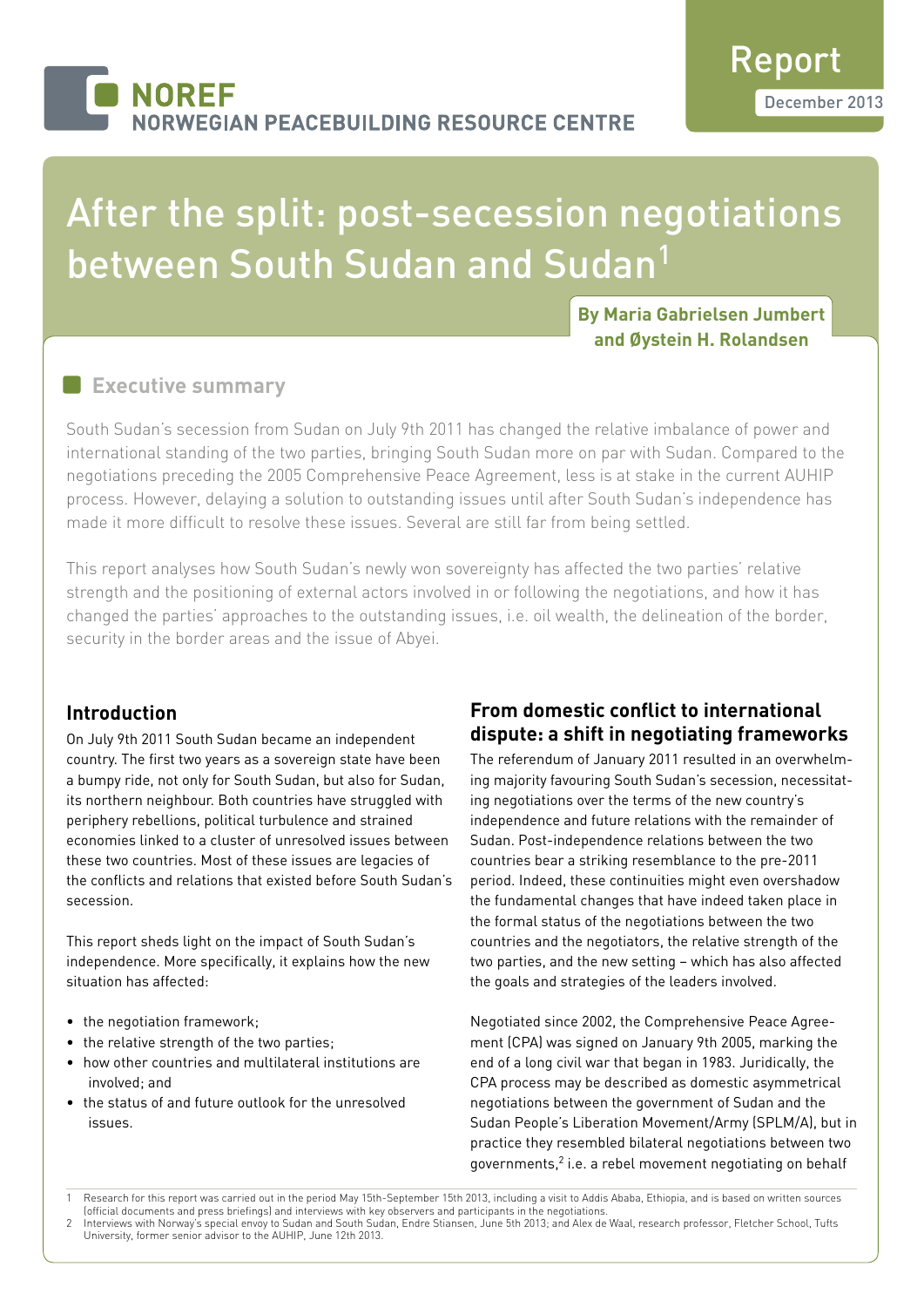of the people of what was to become South Sudan and the National Congress Party (NCP) negotiating on behalf of the government of Sudan.

The Intergovernmental Authority on Development (IGAD) – the regional organisation – provided a framework for the CPA negotiations. The Troika countries – the U.S., Britain and Norway – exerted pressure on the parties and supported the talks financially, logistically and through expertise on relevant issues. Other countries also contributed financially and were active supporters of the process at the time, significantly Italy and the European Union (EU). After the CPA was signed, a six-year interim period began, monitored by the international Assessment and Evaluation Commission. The CPA was based on a mutual obligation to make the continued unity of Sudan attractive for southern Sudanese people. Consequently, during the interim period the parties and others involved in the implementation of the CPA were obliged to abstain from officially supporting or promoting a future independent South Sudan. As unity became increasingly unlikely, this policy became a straitjacket that made it difficult for involved parties to plan the transition to an independent South Sudan.

In 2010 the African Union High Level Implementation Panel (AUHIP), chaired by South African president Thabo Mbeki, emerged as the framework to negotiate post-referendum and post-CPA relations between the two Sudans. Originally having a broad mandate, the AUHIP has mainly focused on facilitating relations between Sudan and South Sudan since 2011 (AU, 2010; *Sudan Tribune*, n.d.).

There are several reasons why the baton passed from IGAD to the AU. IGAD's involvement was deeply linked to the CPA process, which was founded on the assumption that Sudan was to remain united. It would have required drastic changes to the whole framework of the agreement to accommodate negotiations over the terms for secession. These challenges might have been overcome if there had been sufficient willingness to start such a process, but a complete makeover proved to be more politic. Although IGAD was an African organisation, the creation of the AUHIP grew out of the AU's ambition to find "African solutions to African problems".3 IGAD's engagement was regarded as an extension of Western countries' quest for influence in the region. A change to an African framework through the AUHIP was a convenient solution for the Troika countries, which wanted to distance themselves from what had increasingly become a "hot potato". Western countries are now primarily engaged through their special envoys and through financing the IGAD Transitional Support Unit, which was established in late 2011 with the purpose of supporting the AUHIP financially and logistically.

Both the composition of the negotiating delegations from both parties and some of the key issues on the table have changed little since the CPA process started in 2002. Because of these obvious continuities, some of the fundamental, less conspicuous changes have gone largely unnoticed. The introduction of the AUHIP framework and the formal shift from a domestic negotiation process prior to July 2011 to one between two sovereign states are important. Firstly, as an independent and sovereign state, South Sudan has a new set of rights, duties and responsibilities, to which the international community can hold it accountable.4 The international community also has new obligations regarding disputes between the two Sudans, which are no longer domestic conflicts, but international disputes. The obligation to react to violations of the sovereignty of one of the parties by the other is encoded in the charters of international organisations such as the United Nations (UN) and the AU.

The negotiations have not only changed their status from "domestic" to "international", but have in this process also increased their international significance. Firstly, compared to a domestic agreement, it is more legitimate for third parties to hold the signatories accountable if they violate an international agreement. Secondly, any agreement negotiated after the secession will function as a regulatory document of the relations between the two states, and will thereby also contribute to giving added substance to South Sudan's newly won sovereignty.

## **Relative strength of the two parties**

The relative strength of the parties in the negotiations is decisive for the turn the negotiations take and for the incentives the parties have to continue talks rather than resorting to other strategies. Before 2005 the incentives for pursuing the CPA talks were the prospects of ending the civil war and the ensuing peace dividends – the alternative was continued civil war (Rolandsen, 2011). Other incentives for negotiation were the promise of the lifting of U.S. sanctions on Sudan vs the threat of a more confrontational relationship with the U.S. While progress was made in the CPA negotiations, the war in Darfur hindered the lifting of sanctions. Ten years later, what are the incentives for the leaders of the two Sudans to continue negotiations within the framework of the AUHIP? What is the relative strength of the parties? We will address these questions here by looking at the military balance between the two parties, their economic strength, their internal cohesion and the extent of their international support.

**Military balance:** As is the case in most civil wars, the government army – the Sudan Armed Forces (SAF) – was until 2005 reckoned to have a vast military superiority over the rebel army of the SPLA. Future research might nuance this assumption, but SAF did at least have better arms and equipment, and in large quantities. The provisions of the CPA allowed the rebel army to be kept intact and also gave

Interview with Endre Stiansen.

Interviews with Luca Zampetti, first secretary, EU Delegation to the AU, Addis Ababa, Ethiopia, July 1st 2013; and Endre Stiansen.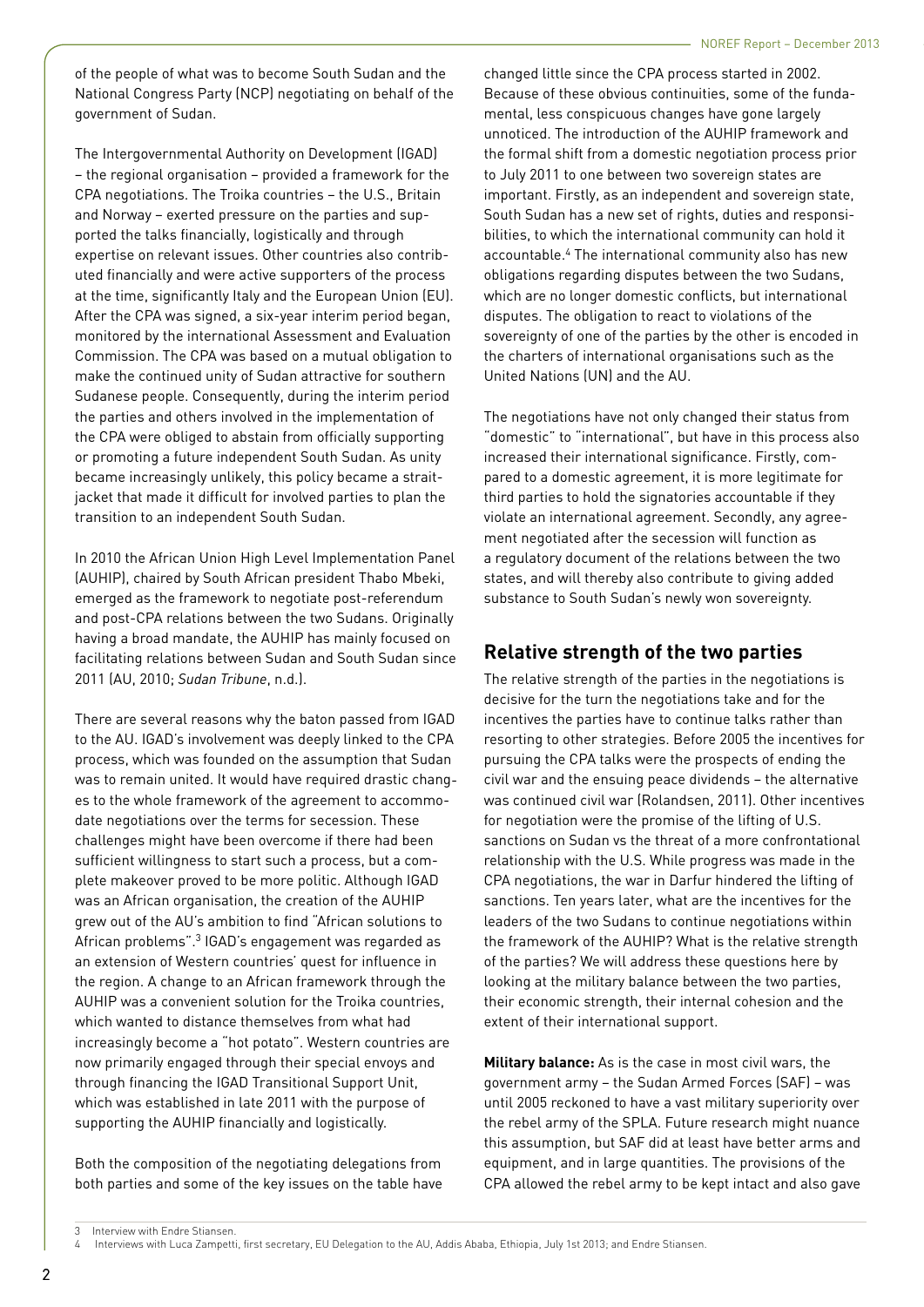the government of South Sudan permission to procure arms without Khartoum's approval (which it did on several occasions) (BBC, 2008). The Justice and Equality Movement's attack from Darfur on Omdurman in May 2008 was a wake-up call demonstrating that Khartoum was not outside the rebels' reach. On the other hand, leaders in Juba have considerable political capital invested in the status quo and, with Sudan's air superiority, a return to war would have devastating consequences for South Sudan and put fragile political alliances in jeopardy.

It is fair to assume that Khartoum maintains a military edge over South Sudan, despite economic difficulties and being bogged down in military confrontations in Darfur, South Kordofan and Blue Nile. The gap between the two armies has, however, been sufficiently narrowed so that, even for the most hawkish SAF general, a full-scale confrontation with South Sudan would be too costly and the outcome too unpredictable. Except for smaller provocations and skirmishes along the border, there is therefore little suggesting that either of the parties has much appetite for a military confrontation. Both countries are threatened by domestic military and political opposition, so proxy warfare and support to the other party's internal opposition emerge as the main tools of intervention.

**Internal cohesion:** Lack of internal cohesion is often presented as a problem that is specific to South Sudan, but the frequent manifestations of internal dissent in Sudan are equally threatening, if not more so, to regime stability. The current government in Khartoum faces a lethal cocktail of periphery rebellions, unruly militias, strong urban resistance, a mutinous army and splits within the ruling clique. The regime has grappled with the unpopular civil war in Darfur since 2003, which also has serious international repercussions, isolating and weakening the regime politically and economically. When rebellions in South Kordofan and Blue Nile reignited in mid-2011, internal rivalry within the ruling elite came out in the open. As student protests started in Khartoum, the support base of the regime seemed to crumble away.

Against this background, there were doubts as to whether the NCP regime would weather South Sudan's secession, which was very unpopular among northern Sudanese. Although the outcome of the South Sudan referendum cannot have come as a surprise to the northerners, the loss of South Sudan was nevertheless a defeat for the NCP leadership and was regarded as a sign of weakness on its part. Some thought it was an unnecessary concession brought about by foreign interference, while others resented the loss of the political force South Sudan represented in efforts to bring about political change in Sudan. President Bashir and negotiators from Sudan have turned this into an argument in the negotiations with South Sudan whereby the NCP leaders stress that "letting" South Sudan

secede was a large "concession" that justifies a tougher stance in the negotiations on outstanding issues.<sup>5</sup> They insist on "no more concessions now". As the Sudanese president said in February this year: "We handed the South [Sudanese] a fully sovereign state but rather than focus on building their state they have become devoted to creating conflicts." He added: "We are advocates of peace but peace will not be at any cost. We have given everything and we do not have anything new to offer" (*Sudan Tribune*, 2013).

The secession has also been an up-hill struggle for South Sudan. Juba's main issues are the lack of state penetration in rural areas, small-arms proliferation among civilians and a general lawlessness accompanied by vigilantism (Schomerus & Allen, 2010). Many Sudanese politicians and foreign observers gave the new state a dark prognosis, suggesting that it was only the opposition to Khartoum and the struggle for autonomy that had kept the South Sudanese united. The government in South Sudan has proven more resilient than expected, however: splits have been few and manageable, and it has survived the one-year halt in oil production, as well as heavy internal political contestation and a series of military insurgencies in the states of Unity and Jonglei. Despite a series of internal disputes, the SPLM has continued as a grand alliance uniting most political groups. It remains to be seen, however, if the fallout from the radical government reshuffle of summer 2013 and the imminent national convention of the SPLM will pose an insurmountable challenge to regime cohesion.

**Economy:** Sudan's national economy is larger and more diversified than that of South Sudan. Yet oil revenues fuel not only the economies of both countries, but also various political patronage mechanisms. This is why both parties urgently needed to resolve issues related to oil revenues following the secession of the South. This urgency helped trigger the crisis around Khartoum's confiscation of oil in December 2011 and the subsequent shutdown of oil production by South Sudan in January 2012. Increasing economic difficulties pushed the parties towards an agreement in September 2012. In June 2013 Khartoum threatened to stop the transport of oil through its pipelines, but the threat was withdrawn a few days before the September 6th deadline that Khartoum had set (Reuters, 2013). Parallel to these negotiations, both parties are trying to reduce their dependency on each other: Sudan is exploring new oil fields and South Sudan is looking for alternative routes for transporting its oil to an international harbour. But for the time being their economic interests are closely intertwined, since neither can afford to be without the oil income for more than a short period of time.

**International support:** The steady flow of oil revenues, as well as other revenues, is crucial for each state's autonomy and capacity to withstand foreign interference in their internal affairs. Compared to Sudan, South Sudan is still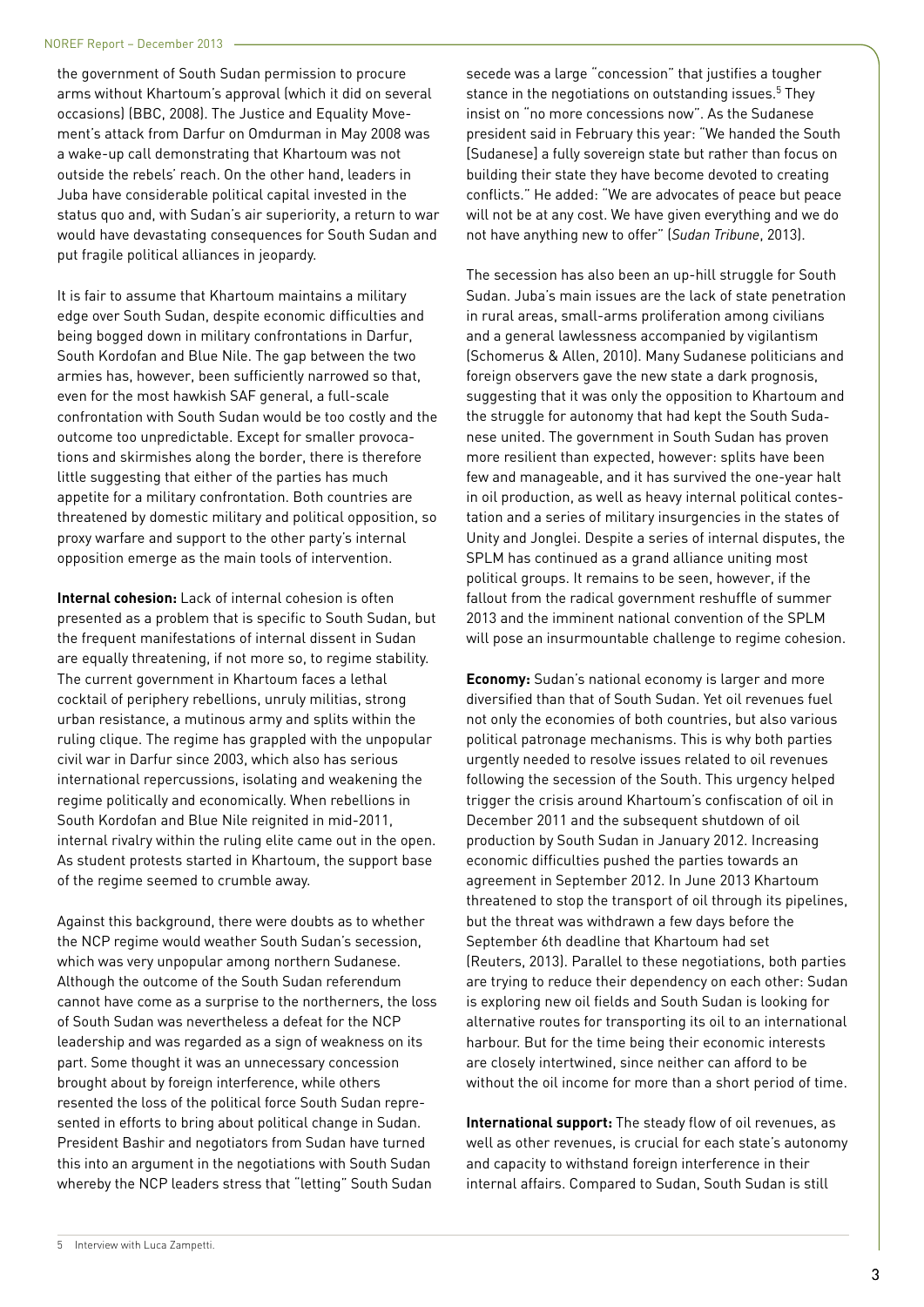more vulnerable to pressure and interference from external parties both within the negotiations framework and in foreign affairs more generally. Before July 2011 both parties were susceptible to such pressure, because they were still committed to the CPA and the South's secession was still at stake.<sup>6</sup> Today, South Sudan is less constrained in the negotiations than before, but it is still the most likely to bow to external pressure. One reason is that it needs external technical and administrative resources to run its state apparatus and improve its military. While it is not as dependent on external aid as some observers would have it, the consequences of a reduction in such assistance are difficult to predict.

Another reason is South Sudan's strategy of being the "good guy" and the "underdog", which was used effectively in mustering international support before 2011. Maintaining this image is difficult, however, when an ill-trained former guerrilla army faces local rebellions and wellarmed civilians. The abuse of executive power and reports of government harassment of the political opposition, combined with the curtailing of freedom of speech, have also dented the country's image of moral superiority vis-à-vis Khartoum. Despite South Sudan's greater international goodwill, it is reasonable to assume that Sudan still has the upper hand in the negotiations because of its diplomatic experience and lesser vulnerability to external pressure.

In sum, South Sudan's secession has brought Juba more on par with Khartoum both militarily and economically. The SPLA remains a credible military threat – now as a formal national army – and any border transgression on the part of Khartoum will today have much higher diplomatic costs than it would have had before South Sudan's secession. When it comes to oil, not only does South Sudan receive a larger share of the revenues, but Juba has more control over oil production, and agreements with Khartoum are more closely monitored and protected by international rules and regulations. Even though South Sudan is still susceptible to external pressure, its ability to withstand such pressure and its diplomatic and foreign policy capacity are stronger than before.

### **Realignment of external actors**

The degree to which an independent South Sudan has changed regional dynamics is reflected in how external actors approach the two Sudans and their changing roles in the negotiations. The shift from the CPA framework to the AUHIP is symptomatic of this realignment: the Sudan issue has ceased to be a war and a humanitarian crisis to be resolved by the "international community" and has instead become one of the many uneasy bilateral relations between African states. Countries involved in the negotiations and in the Sudans in general have significantly

changed their approaches following South Sudan's secession, with a general downscaling of involvement.

Compared to the CPA process, the **Troika countries** have taken a more backseat approach to the AUHIP talks. The U.S., Britain and Norway have vested interests in the legacy of the CPA and in ensuring that the two Sudans remain at peace and avoid state collapse, as indicated by the continued appointment of special envoy's focusing just on these issues. It is, however, unclear how much political capital and resources they are willing to invest in long-lasting negotiations. The U.S. has been seen as favouring South Sudan at least since the mid-1990s, but has also cooperated with Khartoum on counter-terrorism issues since before the attacks in the U.S. of September 11th 2001. After South Sudan's secession the U.S. appears to increasingly be seen as partisan to the South. Britain has historically had a closer relationship with whatever regime was in power in Khartoum, but seems to be practically shut out after 2011. It is now assisting the U.S. in training and building up South Sudan's military and border control capacity. Norway, also regarded as biased towards the South, continues to be welcomed in both Juba and Khartoum, but struggles with maintaining domestic interest and the necessary level of diplomatic and economic engagement.

The secession has also resulted in new relations between the two Sudans and their **neighbouring countries**. Ethiopia has managed to maintain relatively good relations with both countries, while Kenya and Uganda have more openly sided with South Sudan. Eritrea remains uncommitted. There has been an interesting change in Egypt's approach. Before 2011 Egypt was an uncompromising ally of Khartoum, but South Sudan's secession coincided with the Arab Spring, and domestic challenges have since crippled Egypt's foreign policy apparatus. Yet the imperative of protecting its upstream interests in the Nile and gaining influence in riparian countries has compelled Egypt to make overtures towards South Sudan and to adopt a more balanced approach. A somewhat similar process has taken place with regard to China, which, for reasons of protection of its oil interests, which are now split between the two Sudans, and in general pursuit of a combined political and economic expansive agenda in Africa, has also changed from a one-sided approach to an attempt at balancing its interests in Sudan and South Sudan. Chad and Libya have remained aloof, and South Sudan's secession has not had much impact on their relations with Khartoum.

External parties involved in the negotiations stress that they are not mediators, only facilitators. They maintain that the parties themselves are responsible for finding solutions to their disputes. The AUHIP continues to emphasise its role as facilitator, yet close observers and advisors to the process testify that at least the leader of the panel, Thabo Mbeki, has had an unofficial mediator role.7 This is not only

Interview with Luca Zampetti.

Interview with Alex de Waal; see also De Kock (2010).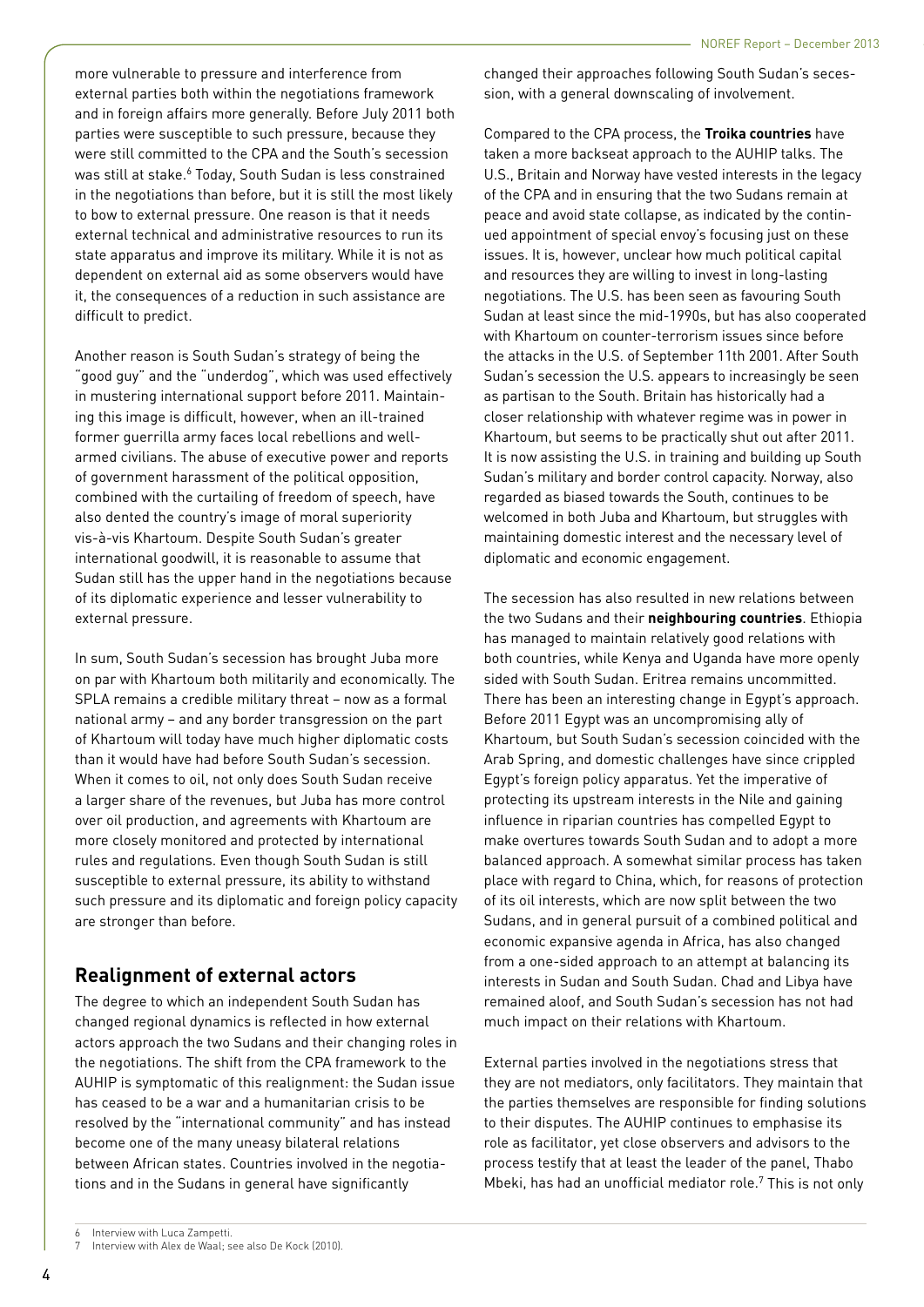how he is perceived by observers of the process, but a close examination of his role reveals actions that are consistent with that of a mediator (shuttle diplomacy, presentation of compromise solutions, etc.). Stressing the facilitator role is also convenient for the external parties, to avoid losing prestige in the event of failed negotiations. The Troika countries have been more akin to supporters of the process, providing logistical and financial support through the IGAD Transitional Support Unit. The EU has also been an important donor to the AUHIP and, like the Troika countries, has supported the talks with experts in the different areas. Thus, if not acting as a mediator, the EU has at least contributed to making more difficult the distinction between these two types of actors.

The international realignment has had two important effects. The importance of Sudanese-South Sudanese relations has been downgraded for most of the external actors involved. The exceptions are neighbouring countries and China, which all have strong vested interests in peace and stability in the region. The other effect is a strengthening of South Sudan's position. It has become possible for some countries to more clearly express their support for South Sudan than it was when it was part of Sudan, while some of Sudan's stronger supporters have had to balance their patronage.8

#### **Status of the outstanding issues**

External parties involved in the CPA process and the preparations for the secession pushed the parties to reach an agreement before July 9th 2011, but this quickly turned out to be impossible. Khartoum wanted a piecemeal solution focusing first on oil arrangements, while South Sudan banked on a strengthened position after gaining sovereignty and on using oil as leverage to achieve solutions to other problems.<sup>9</sup> However, while South Sudan, by becoming an independent state, has strengthened its relative position vis-à-vis Sudan, the nature of the outstanding issues has changed and they have become more difficult to resolve.11 The border question is perhaps the most obvious case in point, but the new circumstances have affected all of the issues.

**Oil:** The structural and mutual dependency between the two countries related to oil revenues – with South Sudan holding the majority of the oil reserves and Sudan controlling the pipeline to export this oil to international markets – made oil a major issue in the negotiations about the future relations between the two countries. This became a fine-tuned game of words. South Sudan had gained independence through the CPA process and the referendum, and was not willing to pay a share for the oil money as a "ransom" or "fee" for independence. Yet Khartoum, partly supported by the international facilitators, argued

that Sudan needed compensation for its loss of oil revenues. It was important for South Sudan not to pursue the old language of the CPA process, about "sharing" the oil wealth, because this implied that the wealth did not belong only to it, yet it could agree to provide "assistance" or "aid" to Sudan.12 The unresolved oil issue became a major obstacle in relations between the two countries and constituted a serious impediment in the fragile peace between them. Eventually, with the deadlock in the give-and-take of the comprehensive approach, South Sudan was pressured into signing an oil agreement with Sudan in September 2012. The outcome of these negotiations was largely in Sudan's favour, since South Sudan has to pay a transportation fee above a normal rate, and the oil issue, instead of contributing to solving the other outstanding issues, has become linked to the question of ending the rebellions in South Kordofan and Blue Nile.

The future of South Sudan's oil sector is uncertain. Existing oil fields in production have a limited life span, while exploration for new sources has not gained momentum. There has been considerable interest around the possibility of building a new pipeline through Kenya or Ethiopia, but these alternatives are still at the planning stage and their realisation will probably be dependent on finding new oil fields worth developing. In any case, it is probable that the mutual dependency between Sudan and South Sudan in terms of oil production is of a limited duration. But until the oil ends or a new pipeline is built, each country will continue to have strategic control over its neighbour's oil revenues.

**Abyei and border issues:** South Sudan's secession has raised the stakes of the various border disputes with Sudan and the contested areas between the two countries. There is no doubt that the case of Heglig/Panthau is not only a matter of territorial control and ownership of natural resources, and that ownership of oil resources has played a role. The livelihoods of people in the borderlands and their interaction across the border are also part of the process (Johnson, 2010). This issue has been somewhat muddled by the portrayal of local interdependence and the claim that people from both Sudan and South Sudan need access to territories on each side of the border. This is, however, only partly correct as it is to an overwhelming degree the Misseriya and Rizeigat cattle herders in Sudan who are dependent on access to dry-season pastures in South Sudan, while there is no corresponding dependency on northern Sudanese territories among South Sudanese agro-pastoralists (Rolandsen, 2013). The main evidence put forward in the process of solving the various disputes consists of colonial maps and evidence of settlement or use of contested areas, but these are often inconclusive and support overlapping claims.

- Interviews with Luca Zampetti, Alex de Waal, Princeton Lyman and Endre Stiansen.
- 11 Interview with Princeton Lyman.
- 12 Interview with Endre Stiansen.

<sup>8</sup> Interviews with Princeton Lyman, former U.S. special envoy to Sudan and South Sudan, June 23rd 2013; and Endre Stiansen.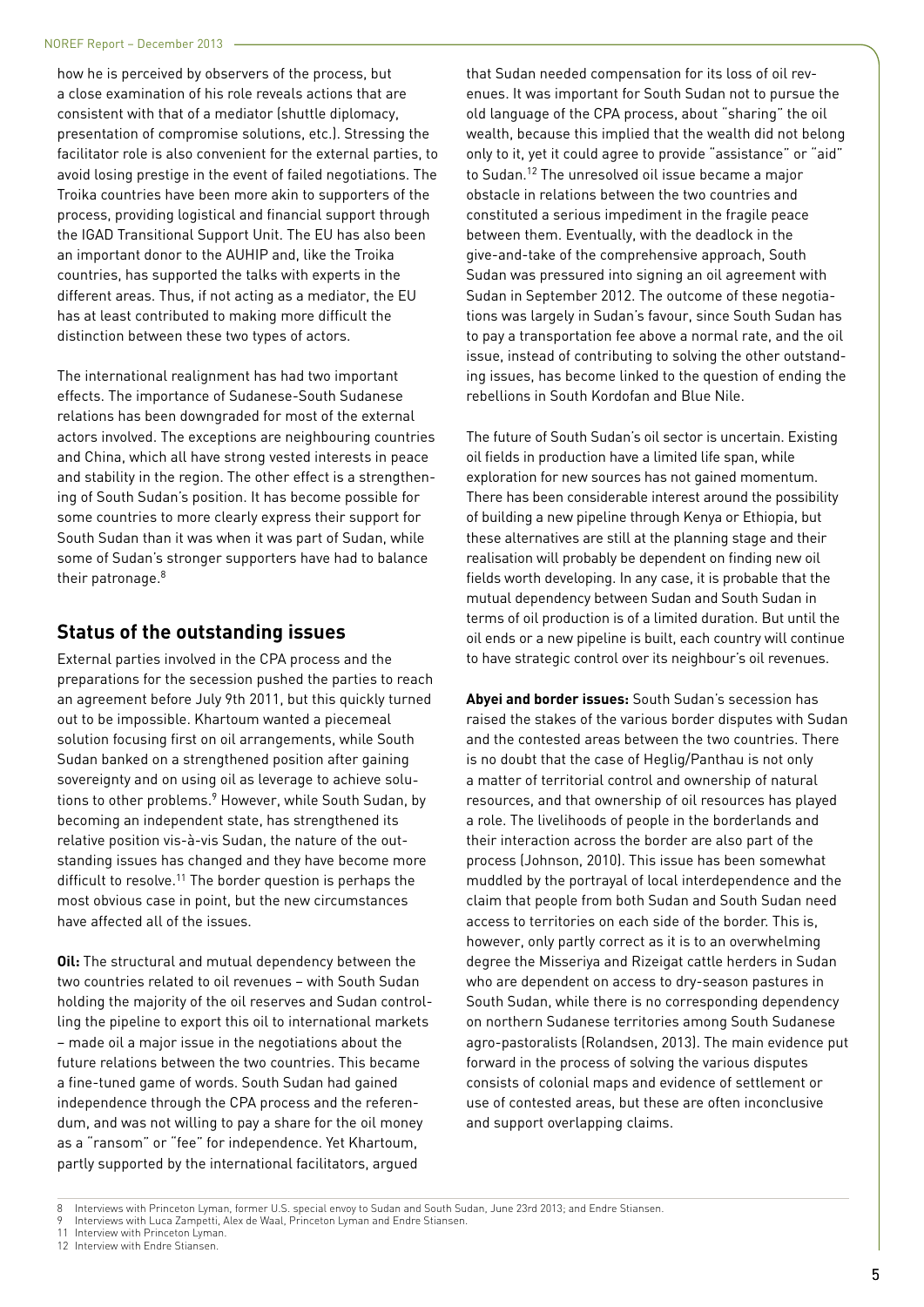The question of Abyei's borders and whether it is a part of Sudan or South Sudan is for historical reasons treated separately in the negotiations, but it is closely linked with the other border disputes (Johnson, 2008). It was decided during the CPA negotiations that the future of Abyei was to be determined by a referendum that was supposed to take place at the same time as the one for South Sudan. The discussion during the interim period was therefore over what exactly constituted Abyei and its population, and who would be allowed to vote. It was furthermore assumed that the main source of contention over Abyei was ownership of oil and oil revenues from the area, and hence that the 2009 ruling of the International Arbitrary Court in The Hague would resolve the issue. Oil proved to be less significant than was assumed, and because the secession of the South is now a fact and the referendum has still not been held, the issues around Abyei have become a mixture of national prestige, border determination and local antagonism. They have certainly been affected by the secession: what would otherwise have been a redrawing of a domestic administrative border is now a change of ownership from one sovereign state to another. In late October 2013 the Abyei community conducted a referendum on the future of the area in which more than 99% of the votes were in favour of becoming part of South Sudan. The referendum was officially seen as a local, "unilateral" initiative and the governments of Sudan and South Sudan have refused to recognise its legitimacy. The people of Abyei and their leaders seem to hope that the referendum will force this issue further up on the agenda and ensure a rapid resolution.

The major blockage to a solution to the Abyei issue is the need for both governments to maintain good relations with important constituencies in the area. The SPLM and South Sudan regard Abyei as an area that was wrongfully taken from the South by an agreement with a local chief before Sudan's independence in 1956, presumably acting against the wishes of the people of the area. The Ngok Dinka, who see Abyei as their historic home, are also regarded as naturally belonging to the South. The Ngok Dinka joined the SPLM/A at an early stage and many of its people are in high positions, although the recent cabinet reshuffle reduced their influence somewhat. Khartoum, on the other hand, sees Abyei as a part of Sudan and claims that "giving" Abyei to South Sudan would start a process of breaking up (what is left of) Sudan. Khartoum has relied on the Misseriya and Rizeigat as an important source of support in the border area, and these groups have also been pools of manpower for the mobilisation of militias. Now, the Misseriya claim that they have been betrayed by the arrangement regarding Abyei and also abandoned by the NCP. In Sudan there is a fear that they will turn against Khartoum if they are not placated. Thus, both sides would lose prestige at the national level and antagonise important local allies if they were to concede on the Abyei issue.

On March 8th 2013 the parties signed an agreement on the establishment of a safe demilitarised border zone and the deployment of a joint border verification and monitoring mechanism in order to strengthen border security and provide the framework to resolve the outstanding border issues (UN News Centre, 2013). It is, however, not likely that this cluster of border issues will be resolved any time soon. This is partly because they are not seen as particularly urgent and because there is no viable solution in sight. Abyei and the other contested border areas only have zero-sum solutions: one party wins and the other loses. Trading territories will not work, and the border disputes must be resolved separately and be rooted in local processes to ensure the highest degree of local legitimacy. The other alternative is to leave the issues unresolved and to find some kind of temporary mechanism to govern the contested areas until there is a more conducive environment for solving the disputes. In any case, highly trained civilian police are needed to monitor movements in these areas.

**Security in South Kordofan and Blue Nile:** The issue of security along the border and the rebellions in the two Sudanese states of South Kordofan and Blue Nile have become a major point of contention between the two Sudans, and the issue has certainly changed character as a consequence of South Sudan becoming an independent state. In fact, it has to a large extent arisen because of the secession.

Khartoum's key demand is that South Sudan stop the rebellions in South Kordofan and Blue Nile. It is, however, difficult to determine the level of support provided by South Sudan to the rebels in these two areas. South Sudan has welcomed refugees from both areas, and presumably among them there are rebel soldiers who use the camps as resting areas. It is also possible that supplies are provided to the rebels either by sympathetic locals or on orders from higher up in the chain of command. It is nevertheless difficult to substantiate Khartoum's claims that the government of South Sudan is providing the rebels with military equipment or – perhaps even more importantly – that Juba has sufficient control over the rebels to make them end the rebellion or to disarm them.

Part of this issue is the allegation from Juba that Khartoum supports armed militias and rebels in South Sudan. This is both related to smaller groups attacking Unity State from South Kordofan and support to various rebellions in Jonglei. Compelling evidence of this support has been presented.13 Recent reconciliation efforts from the side of South Sudan have reduced the number of militias and armed groups available for sponsoring and it is expected that more of them will in the near future sign agreements with the Government of South Sudan.

<sup>13</sup> Cf. recent reports from the Human Security Baseline Assessment Arms and Ammunition Tracing Desk: <http://www.smallarmssurveysudan.org/facts-figures/ arms-and-ammunition-tracing-desk.html>.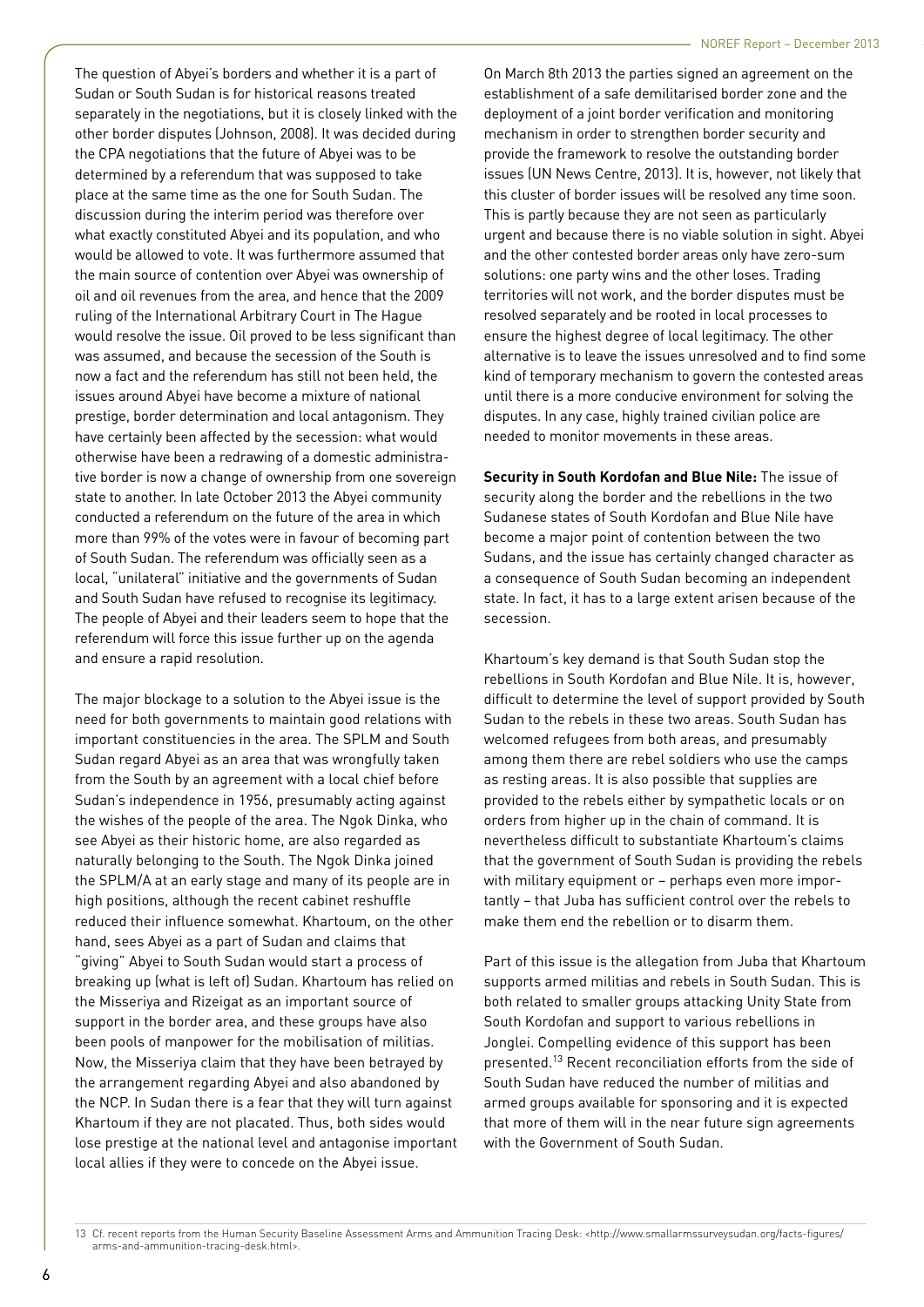It is difficult to discern any short-term solution for the two areas and the security issues. The two areas are part of a larger complex of problems and the issues surrounding them have to be resolved within the domestic framework of Sudan. South Sudan can play a constructive role, but probably not much more than that. The security question is first and foremost one of trust and about how both parties can feel sufficiently protected from border incursions, invasions and occupation of their territory. This is, however, difficult to achieve as long as there are rebellions within the two countries that are assumed to have links to the other regime. International forces could play a role here, but it is doubtful if sufficient will, funding and personnel are available to set up any force capable of fulfilling this function. A redefined UN Mission in South Sudan might do this, but it would require significant restructuring.

#### **Conclusion**

The fact that the two parties have agreed on a framework for the regulation and negotiation of issues pertaining to their mutual relations is positive. Considering recent developments and the history of what are now two separate states, it is not surprising that there has been and is still antagonism and lack of cooperation. The parties have nonetheless managed the minimum achievement of avoiding an outright war. With the two parallel election processes coming up, both governments are likely to be focused on internal politics and managing their respective oppositions. The question is to what extent these two electoral processes will affect each other, and whether they can create a more collaborative environment or only trigger more tensions.

The outcome of the AUHIP negotiations affects internal political dynamics, cohesion and even the two regimes' stability. Indeed, several of the issues on the agenda not only impact relations between the two parties, but also have domestic repercussions. It is still reasonable to assume, however, that less is at stake this time around than during the CPA negotiations a decade ago.

Regime survival is a key concern for both parties. President Bashir and his ministers struggle under regime weariness and a crumbling support base after more than twenty years in power. South Sudan needs to stay politically afloat while also creating a new state more or less from scratch. Besides the need to keep oil revenues flowing and fend off armed rebellions, other issues discussed in the negotiations are politically costly to resolve: if either party is perceived as giving too many concessions, it will face discontent and harsh criticism at home. Moreover, the negotiation process puts further strain on the political and diplomatic capacity of the two governments. However, in the longer term it seems best for everyone's stability to find an agreement rather than to let the unresolved issues fester and become more complex as time goes by, while new grievances and claims are added to the mix.

#### **References**

AU (African Union). 2010. *Report of the Chairperson of the Commission on the Situation in the Sudan and on the Activities of the African Union High Level Implementation Panel on Sudan*. Presented at the 250th Peace and Security Council Meeting, Tripoli, Libya, November 30th.

BBC (British Broadcasting Corporation). 2008. "Hijacked tanks 'for South Sudan'." October 7th. <http://news.bbc. co.uk/2/hi/africa/7656662.stm>

De Kock, Petrus. 2010. "Thabo Mbeki and the 'long talk' to southern Sudan's referendum." South African Institute of International Affairs Policy Briefing no. 25. Johannesburg: SAIIA.

Johnson, Douglas H. 2008. "Why Abyei matters: the breaking point of Sudan's Comprehensive Peace Agreement?" *African Affairs*, 107(426): 1-19.

Johnson, Douglas H. 2010. *When Boundaries Become Borders: The Impact of Boundary-making in Southern Sudan's Frontier Zones*. London: Rift Valley Institute.

Reuters. 2013. "Sudan lifts threat to block South Sudan oil, foes vow to mend ties." September 13th. <http://uk.reuters. com/article/2013/09/03/uk-sudan-south-idUK-BRE9820Q920130903>

Rolandsen, Øystein H. 2011. "A quick fix? A retrospective analysis of the Sudan Comprehensive Peace Agreement." *Review of African Political Economy*, 38(130): 551-64. <doi:http://dx.doi.org/10.1080/03056244.2011.630869>

Rolandsen, Øystein H. 2013. "Too much water under the bridge: internationalization of the Sudan-South Sudan border and local demands for its regulation." In Christopher Vaughan, Mareike Schomerus & Lotje de Vries, eds. *The Borderlands of South Sudan: Authority and Identity in Contemporary and Historical Perspectives*. Basingstoke: Palgrave Macmillan.

Schomerus, Mareike & Tim Allen. 2010. *Southern Sudan at Odds with Itself: Dynamics of Conflict and Predicaments of Peace*. London: London School of Economics and Political Science.

*Sudan Tribune*. 2013. "Bashir says Sudan has no more concessions to offer Juba." February 11th. <http://www.sudantribune.com/spip.php?article45476>

*Sudan Tribune*. n.d. "African Union High Level Implementation Panel on Sudan (AUHIP)." <http://www.sudantribune. com/spip.php?mot505> (accessed September 1st 2013).

UN (United Nations) News Centre. 2013. "Ban welcomes new border agreements between Sudan and South Sudan." March 8th. <http://www.un.org/apps/news/story.asp?NewsID=44328&#.Ui7Z-\_I4WxA>